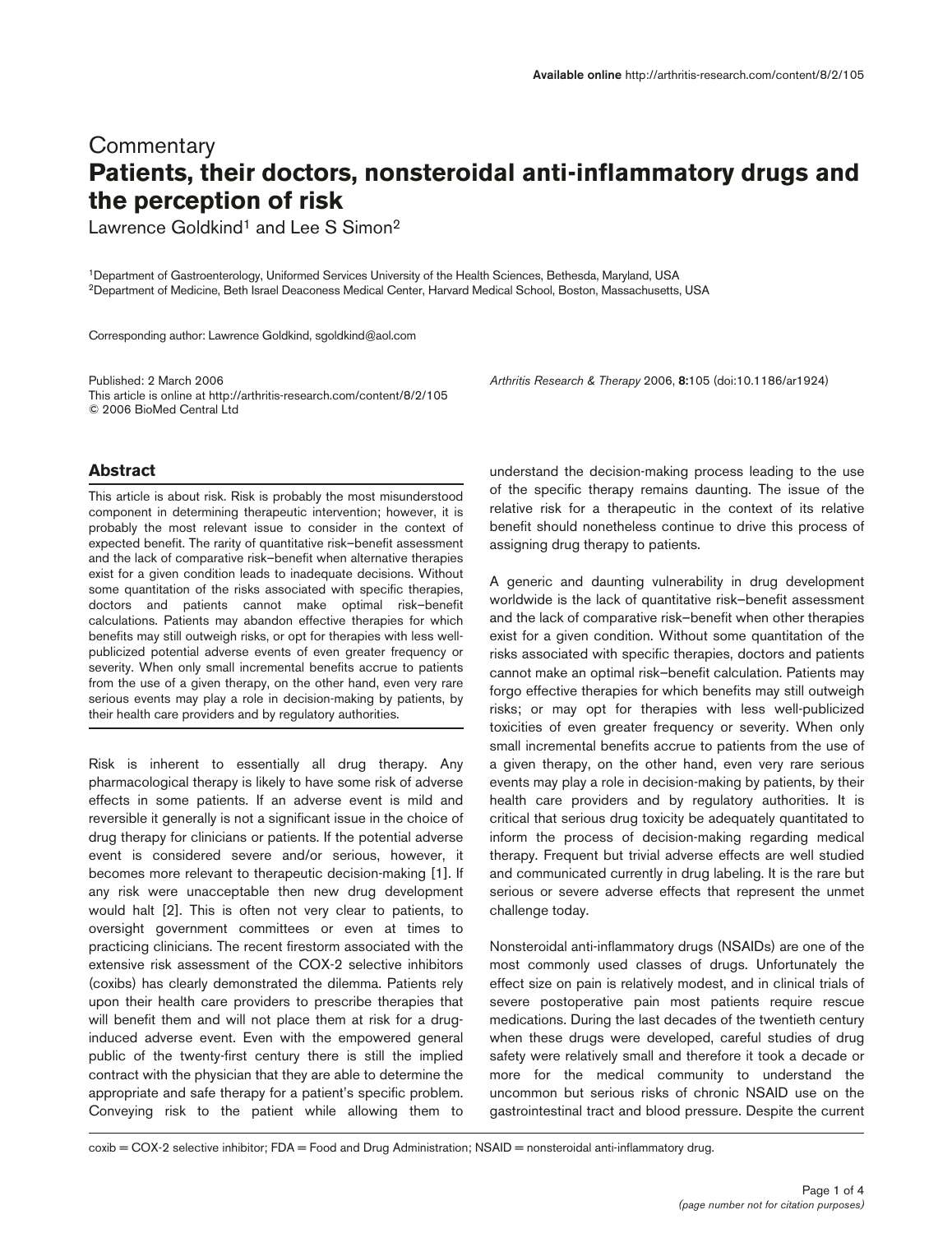widely disseminated risk information, these drugs are among the most widely used over-the-counter medications. The risk–benefit perception in the medical community and of the public remains a positive one to justify such broad use of these drugs. Interestingly, only with the development of the coxibs have high-quality randomized, prospective, controlled long-term safety databases become available on naproxen, ibuprofen and diclofenac as well as on the newer coxibs.

The precedent for 'large simple safety trials' has been set [3,4]. The value of such studies is highlighted by the identification of cardiovascular risk of high-dose rofecoxib in the VIGOR trial, in which rofecoxib 50 mg/day was observed to have a fivefold higher risk of a nonfatal myocardial infarction as compared with naproxen [4] in rheumatoid arthritis patients. In the CLASS trial, which was a large simple trial to assess the risk of celecoxib 800 mg/day, no such cardiovascular risk was identified compared with ibuprofen or diclofenac [3]. Placebo control in these studies was absent since arthritis patients cannot go untreated for the extended duration of chronic safety studies. Cardiovascular risk was not the primary endpoint in either of these large studies. It is only with careful, large, long-term safety studies that uncommon and or unanticipated risks can be adequately studied.

Gastrointestinal risk of NSAIDs took decades to understand. Not so with coxibs. Within several years of approval, multiple large safety trials were completed comparing several of these drugs with nonselective NSAIDs. Risk perceptions associated with coxibs (selective NSAIDs) have essentially replaced the slowly accumulated previous concerns of risk associated with the nonselective NSAIDs. It is very difficult for physicians and patients to manage competing risks when shaping risk–benefit perceptions. This remarkable fact has escaped major public awareness.

The NSAID story demonstrates that risk assessment is not a static process. It begins before a human is exposed to a new experimental drug and continues throughout drug development into postmarketing broad exposure once approved. It is impossible to identify all possible risks for all possible users based on exposure in several hundred to several thousand subjects during drug development. Although critics of drug development believe that many typical examples of patients are not included in studies of a potentially new therapy, it would be unethical to enroll very sick patients who are most vulnerable to possible adverse events before a drug is found to be effective. If the Food and Drug Administration (FDA) held back approvals until study had occurred in patients on all possible cotherapies and with all possible comorbidities, drug development would not be feasible. Knowledge of a new drug once approved may be extensive by current guidelines but ultimately imperfect at the time of FDA approval.

There are guidelines to require a reasonable safety assessment before marketing drugs. The International

Conference on Harmonization, an ongoing conference including the FDA as well as European and Japanese drug regulatory agencies, has issued a guidance document that discusses safety assessment in drug development. Drugs for chronic use should be supported by safety analysis in at least 300–600 subjects for 6 months and in 100 subjects for 1 year. Frequent adverse events (>1%) can be identified before approval. Based on the 'rule of 3s' [5], if no events are seen in 300 exposures then the true event rate is below 1/100 or 1% (with 95% certainty). For an event that has a relatively high background rate, such as heart disease or cancer, a few events in a database of several hundred subjects may not be adequate to signal a drug-related serious toxicity. It can be quite difficult to assess the meaning of differences in low frequency events that are not a prespecified endpoint of any given study. For instance, is there a true difference in risk of a life-threatening adverse event between placebo and drug therapy if rates seen in clinical trials are 0.4% and 0.8%, respectively? In studies based on minimal current guidelines for drug development one could not know whether these results were random events. Yet if reflective of a true doubling of risk, this finding would be of significant concern for life-threatening events such as myocardial infarction or sepsis. It would require a well-controlled study of a very large number of subjects over time to interpret these results. For events that have extremely low spontaneous background rates, such as acute liver failure, a single event indicates a probable drug effect but will probably not be seen in the first several hundred to several thousand of exposures in preapproval clinical trials. It would take tens of thousands of subjects exposed to a therapy to robustly assess rare, serious, but important, drug-related risk.

There is research underway to identify early or surrogate markers for serious toxicity to deal with this dilemma but such research will take years to impact drug development [6]. In summary, without large outcome studies involving many thousands of subjects for months to years, it is currently impossible to numerically assess small but potentially important risks of drug therapy.

Beyond the premarketing assessment of safety, additional safety information comes mostly from pharmacovigilance. Pharmacovigilance is defined as 'all observational (nonrandomized) postapproval scientific and data gathering activities relating to the detection, assessment and understanding of adverse events' [7]. This includes the use of pharmacoepidemiologic studies.

In 2004 the FDA published a series of draft guidances for pharmaceutical companies to use both before and after initiating drug marketing. The Code of Federal Regulations that governs the regulation of new drugs has required drug manufacturers to collect postmarketing safety information that is available on their marketed product and to submit such reports to the FDA. In addition, any person can report an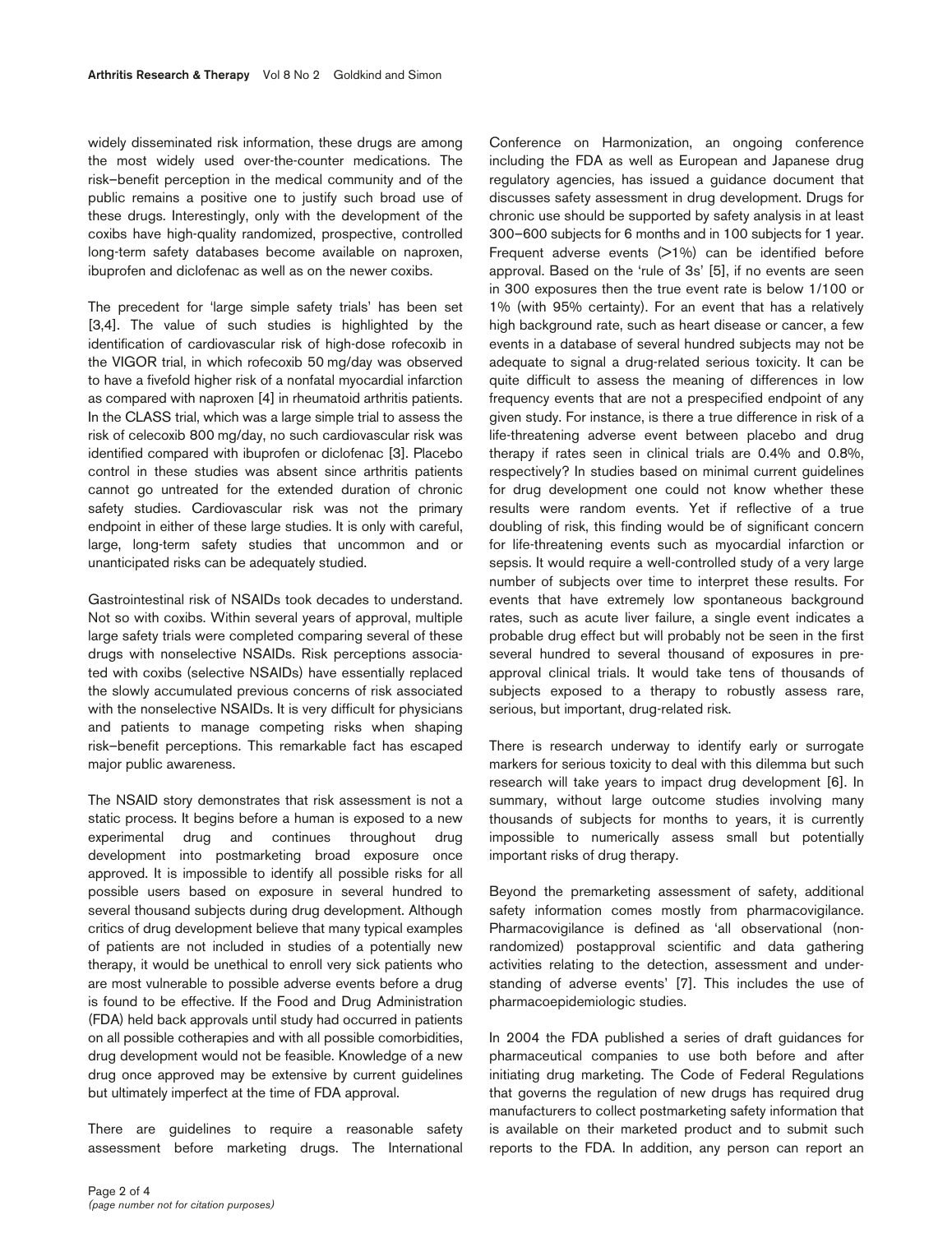adverse event directly to the FDA through the MEDWATCH system, which has evolved from a paper system years ago to an Internet-based computerized database system. Reports take only several minutes to complete and submit [8]. All reports are now entered into a computerized database called the Adverse Event Reporting System, which has over 6 million reports and is growing by about 300,000 reports per year. This is a passive/voluntary reporting system that is designed to identify signals for unexpected adverse events. The term 'signal' does not have a highly specific meaning but generally refers to the identification of an adverse event that may be reported at a rate in excess of what would be expected. A single report can constitute a signal for extremely rare events such as acute liver failure or rhabdomyolysis. With a common problem such as cardiovascular disease, however, such uncontrolled passive reporting offers little to no value. There are attempts being made to develop a statistical study of the Adverse Event Reporting System database through datamining programs that may allow for rapid postmarketing quantitative assessment of unanticipated risks [9,10]. Large outcome trials that recruit patients at some risk, however, may currently be required to understand the possible causal effects of some therapies.

Commonly used NSAIDs and coxibs do not alter the natural history of any disease for which they are labeled. Interestingly, however, celecoxib was approved for use in familial adenomatous polyposis based on the surrogate endpoint of decrease in the number of adenomatous polyps in relatively short-term studies [11]. One should not underestimate the importance of palliation, especially when there are limited options, each of which is associated with serious adverse events. For NSAIDs the risk for gastrointestinal bleeding is relatively low, particularly if used on an 'as needed' basis. With the extraordinarily large use of these drugs, however, absolute rates for these potential events are high [12].

Premarketing understanding of major biologic effects of new therapies and large carefully performed studies of new therapies simultaneously with widespread use offers the best approach to rapid development of the most accurate risk–benefit assessment. The media has unfortunately not advanced the public's understanding of the complex challenge of risk assessment and risk–benefit calculation by suggesting that the regulatory bodies around the world have not been doing their job of oversight; that all pharmaceutical companies making these products have sold these medicines without conscience, knowing that there was risk, and worked hard to keep that information from health care providers, the regulatory agencies and the public to preserve their profits; and that providers have not been doing their jobs as advocates for the patients in terms of providing safe and effective therapies.

Interestingly, careful analysis of existing data using the nonplacebo-controlled randomized controlled trials of the CLASS and TARGET studies as well as extensive epidemiologic studies using healthcare databases was presented to an FDA advisory committee in February 2005 [13,14]. These data suggest that ibuprofen, naproxen and diclofenac all possess similar hazard rates as two of the coxibs, celecoxib and lumiracoxib, when used for up to 1 year. The risk over longer term use is less well understood, however. It took polyp prevention studies of 2–3 years duration to indicate that risk may increase over long-term chronic use compared with placebo in studies [15]. Such data only exist for naproxen (at lower dose), celecoxib and rofecoxib. This has led the FDA to issue a requirement that all nonselective NSAIDs and all selective NSAIDs should have a 'box warning' within their product label identifying cardiovascular events of stroke, acute myocardial infarction, sudden cardiac-related death and congestive heart failure as a risk of use for these drugs, in addition to the potential for gastrointestinal adverse events.

NSAIDs will continue to be an important drug class in the treatment of arthritis and other causes of pain for the foreseeable future. The past decades have witnessed multiple changes in the public's risk perception of these drugs: a low risk of nonselective NSAIDs compared with aspirin in the 1970s to early 1980s; a growing understanding of gastrointestinal toxicity in nonselective NSAIDs in the 1980s and 1990s; a high-risk perception for nonselective NSAIDS and a low-risk perception for coxibs in the late 1990s to 2001; and a high-risk perception for coxibs and an unclear risk perception for nonselective NSAIDs from 2001 to the present.

Competing risks of gastrointestinal and cardiovascular conditions have added further confusion regarding the understanding of the overall relative risk to benefit of these therapies. This 'yo-yo' reflects evolving science, diminished public tolerance of uncertainty and risk, and changing risk– benefit perceptions influenced by physicians, pharmaceutical companies and the media

Hopefully, the NSAID experience will yield a better permanent sophistication on the part of physicians and the public in understanding the inevitable competing risks and benefits of medical therapy and the inherent uncertainties in the current paradigm of drug development.

For the practicing clinician confronted by a patient who needs an analgesic for osteoarthritis, the choices for therapy appeared quite simple until several years ago [15]. Physical measures such as exercise, support devices, modified activities of daily living along with cognitive therapies, and thermal modalities are suggested. The pharmacologic therapies are titrated upward based on perceived potency/ risk. These therapies include acetaminophen, NSAIDs (coxibs if the patient was at risk of upper gastrointestinal complications, such as prior peptic ulcer disease, gastrointestinal bleed, anticoagulant therapy, cardiovascular disease and